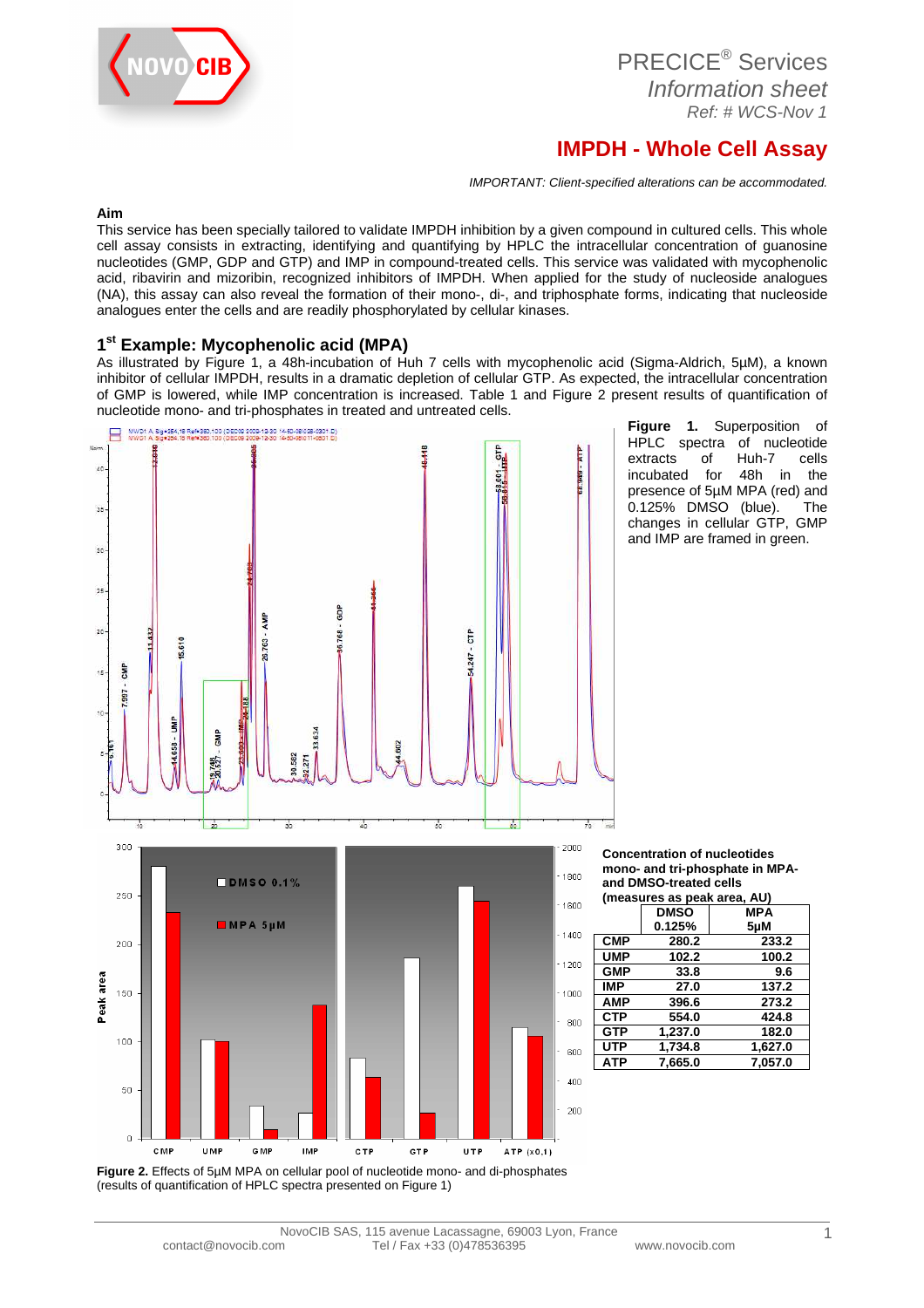

**IC50 determination:** Cellular GTP concentrations are plotted as a function of inhibitor concentration.  $IC_{50}$  is calculated using a standard four-parameter nonlinear regression analysis.

Plotting of minor nucleotides, such as IMP and GMP, is also available upon request.



## **2 nd Example: Ribavirine (Rbv)**

Numerous nucleoside analogues (NA) are currently used to treat viral infections. They are usually designed to inhibit one viral target. This remains in contrast with the observation that ribavirin, a purine nucleoside analogue currently used as a part of bi-therapy of hepatitis C infection, has multiple modes of action: (i) depletion of intracellular GTP pools by inhibition of the cellular IMPDH, (ii) inhibition of viral polymerase activity, (iii) induction of error catastrophe as a result of accumulation of mutations in the viral genome. Even if direct relationship between ribavirin antiviral action and IMPDH inhibition has not been demonstrated, the depletion of cellular GTP should result in increased frequency of ribavirin triphosphate incorporation by viral polymerase due to lower intracellular concentration of its natural competitor.



**Figure 3.** Modifications in cellpool of nucleotides in Ribavirintreated cells

To study the effect of nucleoside analogues on whole spectra of cellular purine and pyrimidine ribo- and deoxyribonucleotides, we have developed original cell-based analytical approach in which more than 31 (deoxy)ribonucleotides (mono-, di-, triphosphate) and nucleotide co-factors are extracted from cultured cells, separated by ion-pared chromatography and quantified. This cellular assay was validated with anti-viral and anticancer NA (ribavirin, gemcitabine) and known anti-metabolites (mycophenolic acid, leflunomide, hydroxyurea). In regards with new antiviral molecules identified in HCV cell culture systems (e.g. replicon), our cell-based assay allows to select the molecules of direct antiviral action from inhibitors of cell nucleotide biosynthesis.



**Figure 4.** Superposition of HPLC spectra of nucleotide extracts of Huh-7 cells incubated for 48h in the presence of 10µM Rbv (red) and 0.125% DMSO (blue). The changes in cellular GTP, GMP and IMP are framed in green.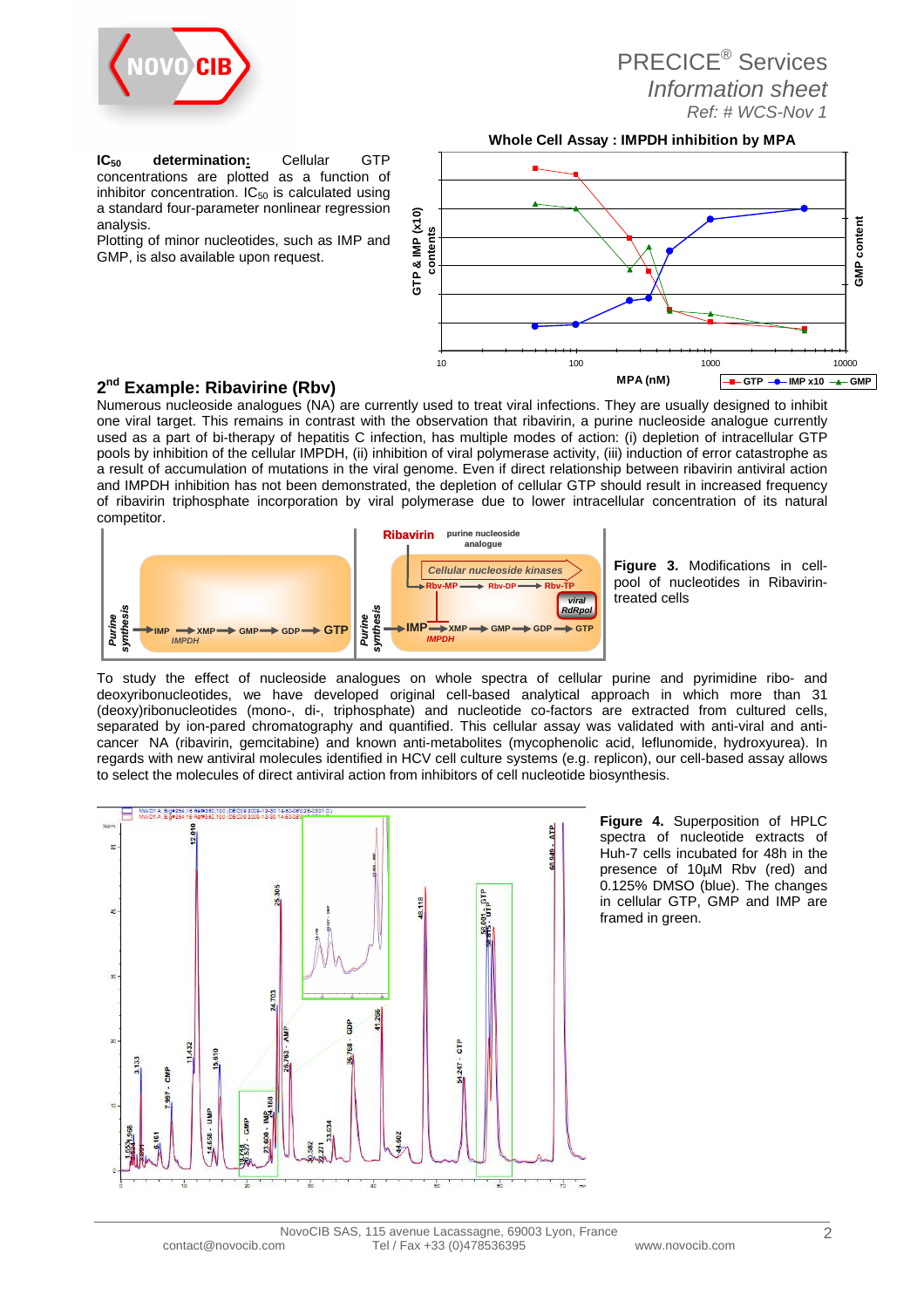



| <b>Concentration of nucleotides</b> |
|-------------------------------------|
| mono- and tri-phosphate in Rbv-     |
| and DMSO-treated cells              |
| <i>Impacures</i> as poak area. All  |

|            | (ilicasul cs as peak area, AO) |         |
|------------|--------------------------------|---------|
|            | <b>DMSO</b>                    | Rbv     |
|            | 0.125%                         | 10µM    |
| <b>CMP</b> | 281.0                          | 242.8   |
| <b>UMP</b> | 81.8                           | 73.2    |
| <b>GMP</b> | 35.1                           | 12.5    |
| <b>IMP</b> | 11.6                           | 53.4    |
| <b>AMP</b> | 335.0                          | 341.6   |
| <b>CTP</b> | 392.3                          | 488.0   |
| <b>GTP</b> | 1,238.0                        | 519.4   |
| <b>UTP</b> | 1,708.0                        | 1,561.0 |
| <b>ATP</b> | 7.658.0                        | 7,766.0 |
|            |                                |         |

**Figure 5.** Effects of 10µM Rbv on cellular pool of nucleotide mono- and di-phosphates (results of quantification of HPLC spectra presented on Figure 4)

#### **Materials & Methods**

#### Cells treatment

Huh-7 cells are grown in an atmosphere of humidified 5% CO<sub>2</sub> at 37°C in DMEM medium supplemented with 2mM L-glu tamine, 10% heat-inactivated fetal bovine serum and streptromycin-penicillin. Exponentially grown Huh-7 cells are seeded at ~6x10<sup>5</sup> cells per 10cm cell-culture dish. After 48h of growth, the culture medium is replaced with fresh FCS-supplemented medium followed by addition of 10µL of DMSO or DMSO-dissolved compound.

#### Extraction of nucleotides and deoxynucleotides - Sample preparation

The nucleotides are extracted from cell monolayers by addition of 3 ml per dish of ice-clod 80% acetonitril for 1h. The extracts are centrifuged to remove cellular debris and nucleotides are extracted by SPE procedure (SAX column, Supelco, Sigma-Aldrich) preconditioned with methanol, water and acetonitrile. The eluent is filtered through 0.45µm filter membrane (Roth) and analyzed by HPLC.

#### Analytical system

 1) An Agilent 1100 series liquid chromatograph fitted with binary pump G1312A, vacuum degasser G1322A, well-plate autosampler G1367A, thermostatted column compartment G1316A and multiple wavelenght and diode array detector G1315B. Run and data acquisision are controlled by Agilent ChemStation software.

2) Zorbax Extend-C18 4.6x150mm, 3.5µm particle size and corresponding guard column (Agilent).

5µl of cell extract were analyzed using Zorbax Extend-C18 column by ion-pairing HPLC method reported previously for the simultaneous separation and quantification of bases, nucleosides and nucleotides1 with slight modifications as follows.

#### HPLC calibration, peak identification and quantification

Calibrations are performed with standards prepared in mobile phase and with standards mixed with cell extracts, which are run immediately before and after every series of samples. Assignment of the peaks that correspond to different deoxyribonucleoside and ribonucleoside mono-, di-, and triphosphate of the cell extract spectrum is done by comparing both retention times and characteristics of UV absorption spectra (254/280 ratio) with those of standards. The area of individual peaks was measured using ChemStation software (Agilent).

**<sup>1</sup>** D. Di Pierro, B. Tavazzi, C. Federico Perno, M. Bartolini, E. Balestra, R. Calio`, B. Giardina, G. Lazzarino (1995) **An Ion-Pairing High-Performance Liquid Chromatographic Method for the Direct Simultaneous Determination of Nucleotides, Deoxynucleotides, Nicotinic Coenzymes, Oxypurines, Nucleosides, and Bases in Perchloric Acid Cell Extracts** Analytical Biochemistry 231, 407–412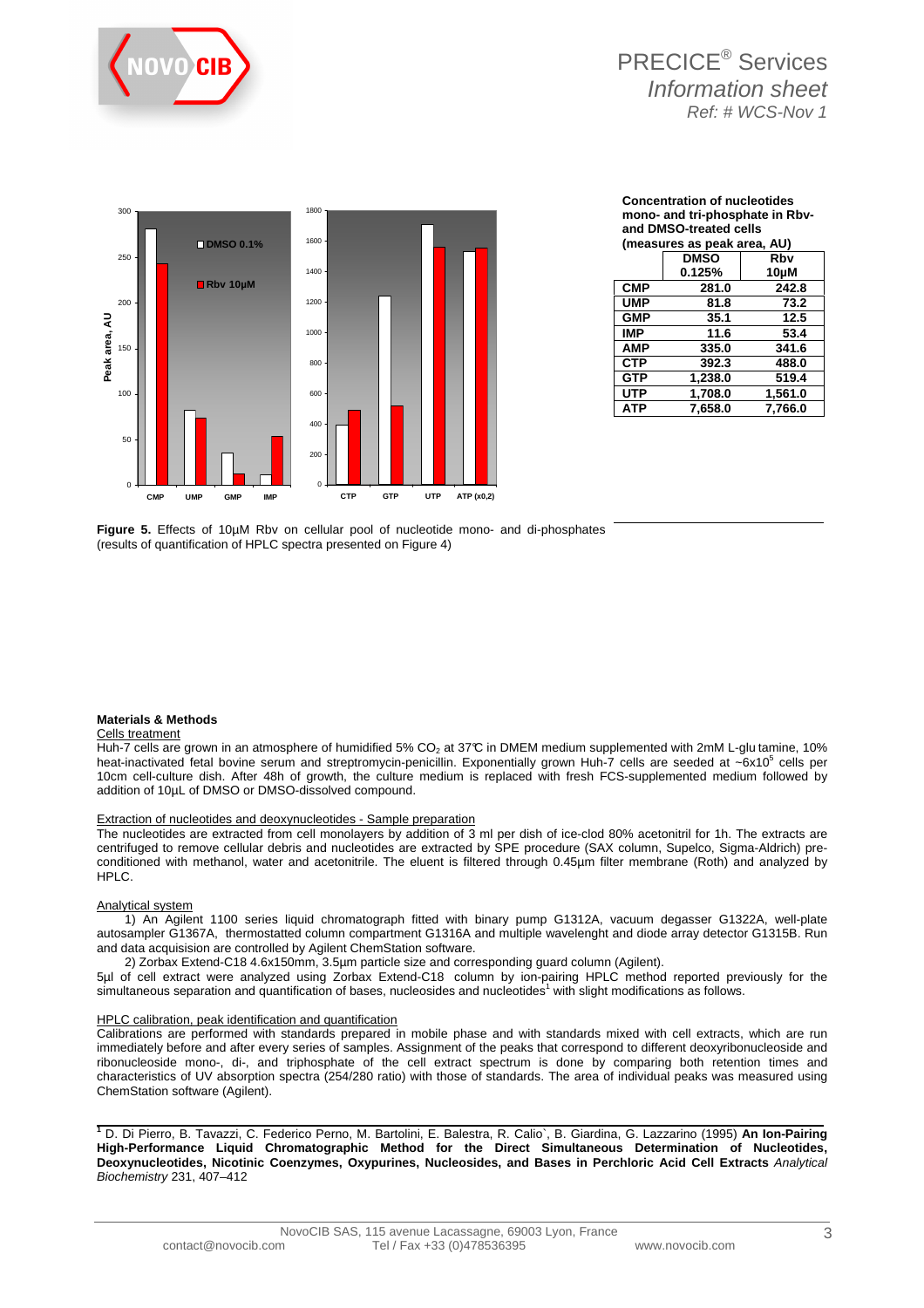

# **RNR inhibition - Whole Cell Assay**

IMPORTANT: Client-specified alterations can be accommodated.

To study the effect of nucleoside analogues on the whole spectra of cellular purine and pyrimidine ribo- and deoxyribonucleotides, we have developed an original cell-based analytical approach in which more than 31 (deoxy)ribonucleotides (mono-, di-, triphosphate) and nucleotide co-factors are extracted from cultured cells, separated by ion-pared chromatography and quantified. These cellular assays were validated with anti-viral and anticancer NA (ribavirin, gemcitabine) and known anti-metabolites (mycophenolic acid, leflunomide, hydroxyurea, methotrexate).

### **Aim**

"RNR inhibition: Whole Cell Assay" has been specially tailored to validate RNR inhibition by a given compound in cultured cells. This whole cell assay consists in extracting, identifying and quantifying by HPLC the intracellular concentration of deoxynucleotides di- and triphosphate in compound-treated cells. This service was validated with hydroxyurea and gemcitabine in HeLa cultured cells.



## **1 st Example: Hydroxyurea (HU)**



**Figure 1:** Nucleotide profiles of hydroxyurea-treated HeLa cells

**Hydroxyurea** is an antineoplastic agent, antimetabolite, used to treat melanoma, chronic myelocytic leukemia and certain blood disorders. Hydroxyurea is known to inhibit DNA synthesis by destroying the catalytically essential free radical of class I ribonucleoside diphosphate (rNDP) reductase, thereby blocking the de novo synthesis of deoxyribonucleotides. In mammalian cells, hydroxyurea treatment causes a differential depletion of the four deoxyribonucleoside triphosphate pools with dATP being most severely depleted 1, 2. As illustrated by Figure 1, hydroxyurea treatment induces in HeLa cells profound depletion of deoxyadenosine triphosphate and significant loss of dADP, dUDP and dTTP, which is consistent with previously published data  $1$ , .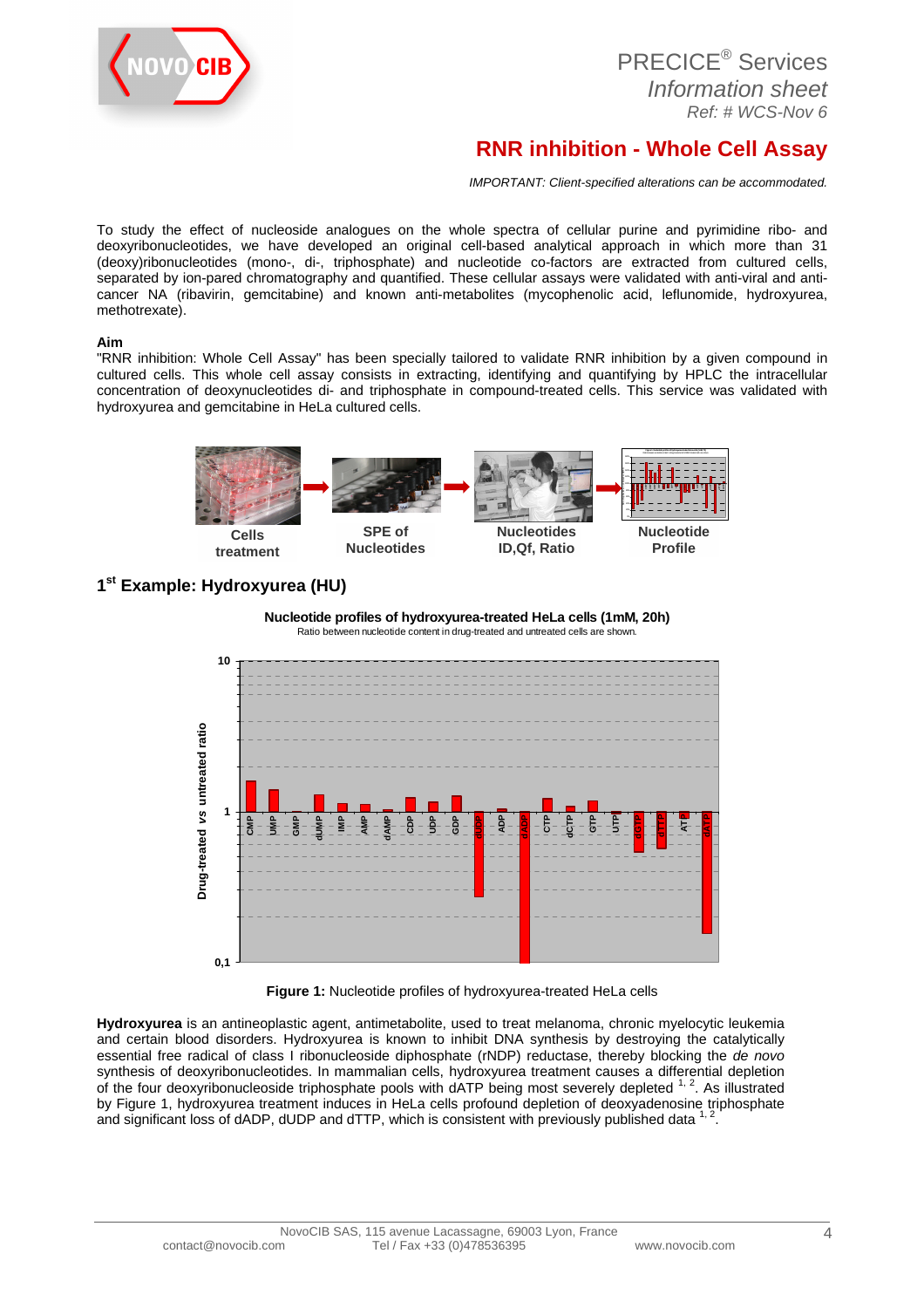



**Figure 2. Effect of hydroxyurea on cellular pool of deoxynucleotides.** The depleted nucleotides are shown in red. Ribonucleotide reductase (RNR), a recognized target of hydroxyurea, is framed in red.



**Figure 3.** Superposition of HPLC spectra of nucleotides extracted from HeLa cells treated with 1mM hydroxyurea (red) and DMSO (blue). Focus on depletion in dUDP and dADP is shown on left and in dTTP and dATP on right.

**<sup>1</sup>**Bianchi, V., Pontis, E., and Reichard, P. (1986) **Changes of Deoxyribonucleoside Triphosphate Pools Induced by**  Hydroxyurea and Their Relation to DNA Synthesis J. Biol. Chem. 261, 16037–16042<br>Hydroxyurea and Their Relation to DNA Synthesis J. Biol. Chem. 261, 16037–16042

**<sup>2</sup>**S. P. Hendricks and C. K. Mathews (1998) **Differential Effects of Hydroxyurea upon Deoxyribonucleoside Triphosphate Pools, Analyzed with Vaccinia Virus Ribonucleotide Reductase.** J. Biol. Chem. 273, 29519-523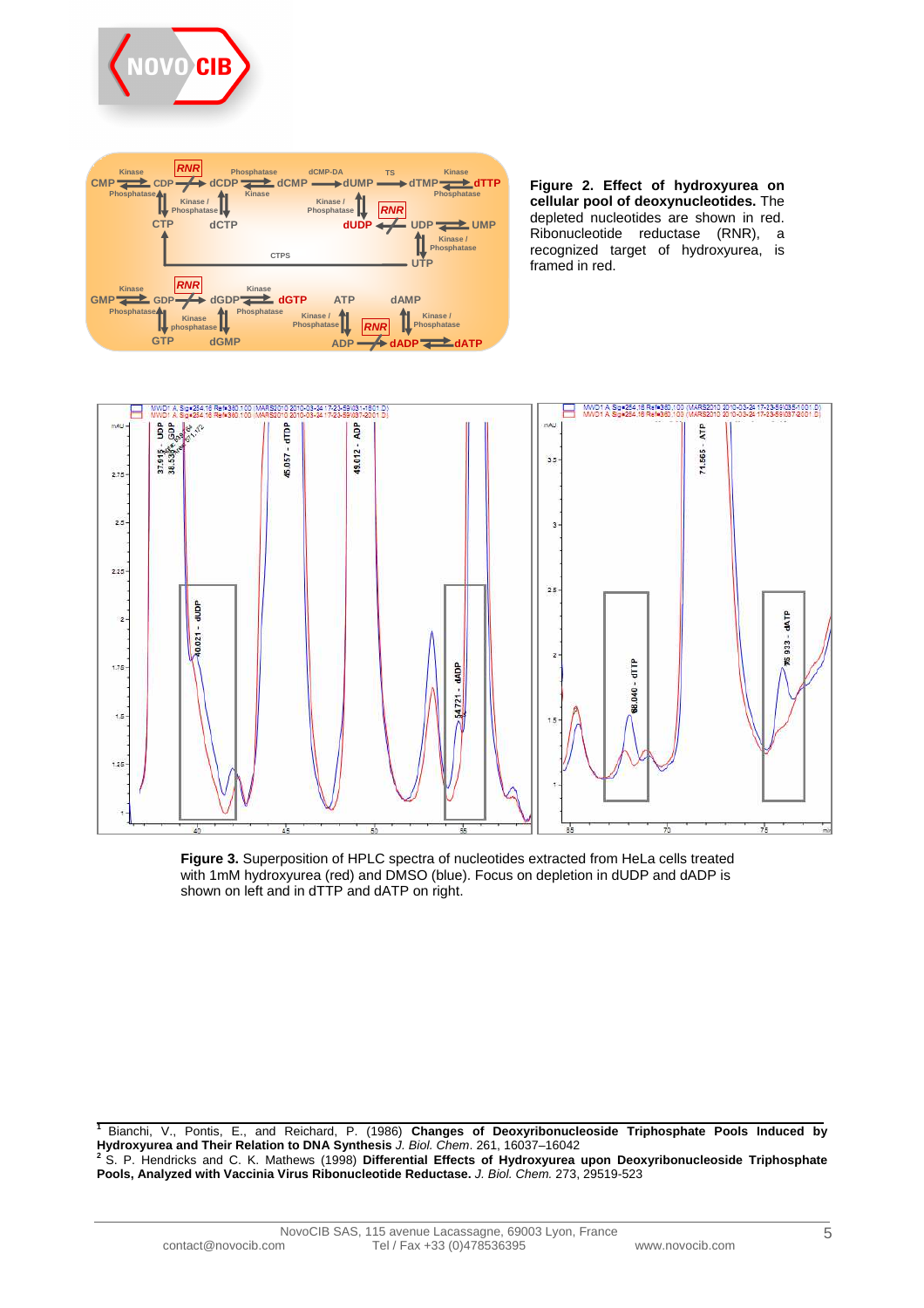

# **2 nd Example: Gemcitabine (dFdC))**



**Nucleotide profiles of Gmc-treated HeLa cells (37µM, 20h)** 

## **Figure 4:** Nucleotide profiles of gemcitabine-treated HeLa cells



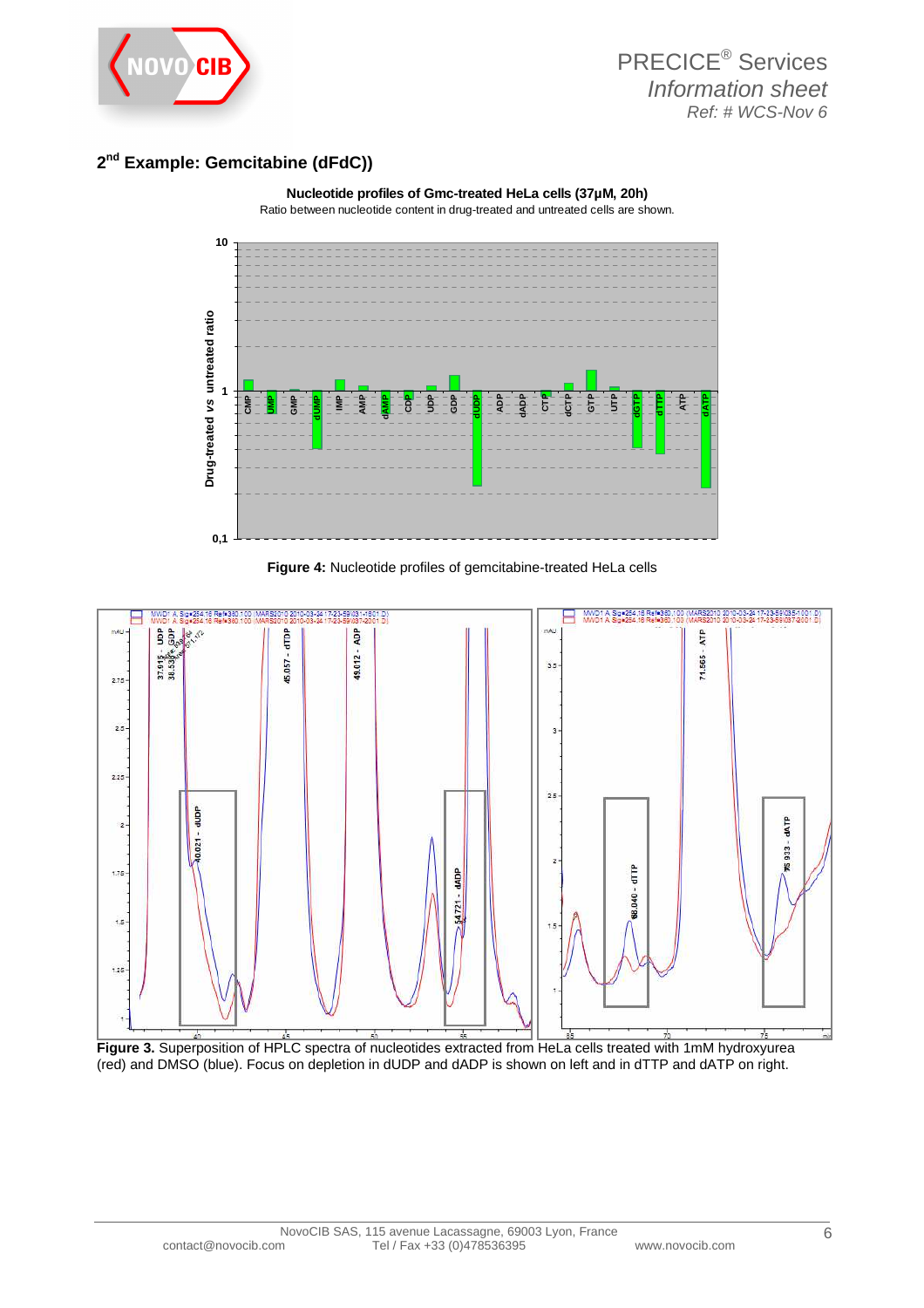

**Gemcitabine** (2',2'-difluorodeoxycytidine, **dFdC**) is a nucleoside analogue clinically used as an anticancer prodrug. Its phosphorylated metabolites target numerous cellular enzymes involved in nucleotide biosynthesis, including ribonucleotide reductase (RNR) which is strongly inhibited by diphosphorylated form of gemcitabine, dFdCDP. As shown in Figure 4, major changes in nucleotides induced by dFdC in HeLa cells concern the depletion in cellular dATP, dTTP, dGTP and dUDP due to RNR inhibition. The depletion of cellular dUMP indicates inhibition of dCMPdeaminase consistently with previously reported data<sup>1</sup>, but may also reflect the decrease in cellular dUDP, a source of dUMP.



**Figure 5. Effect of gemcitabine on cellular pool of nucleotides and deoxynucleotides.** The depleted (<50% of control) nucleotides are shown in red. Ribonucleotide reductase (RNR) and dCMPdeaminase (dCMP-DA), recognized targets of gemcitabine, are framed in red.





**<sup>1</sup>**C. J.A. van Moorsel, A. M. Bergman, G. Veerman, D. A. Voorn, V. W.T. Ruiz van Haperen, J. R. Kroep, H. M. Pinedo, G. J. Peters (2000) **Differential effects of gemcitabine on ribonucleotide pools of twenty-one solid tumour and leukaemia cell lines** Biochimica et Biophysica Acta 1474, 5-12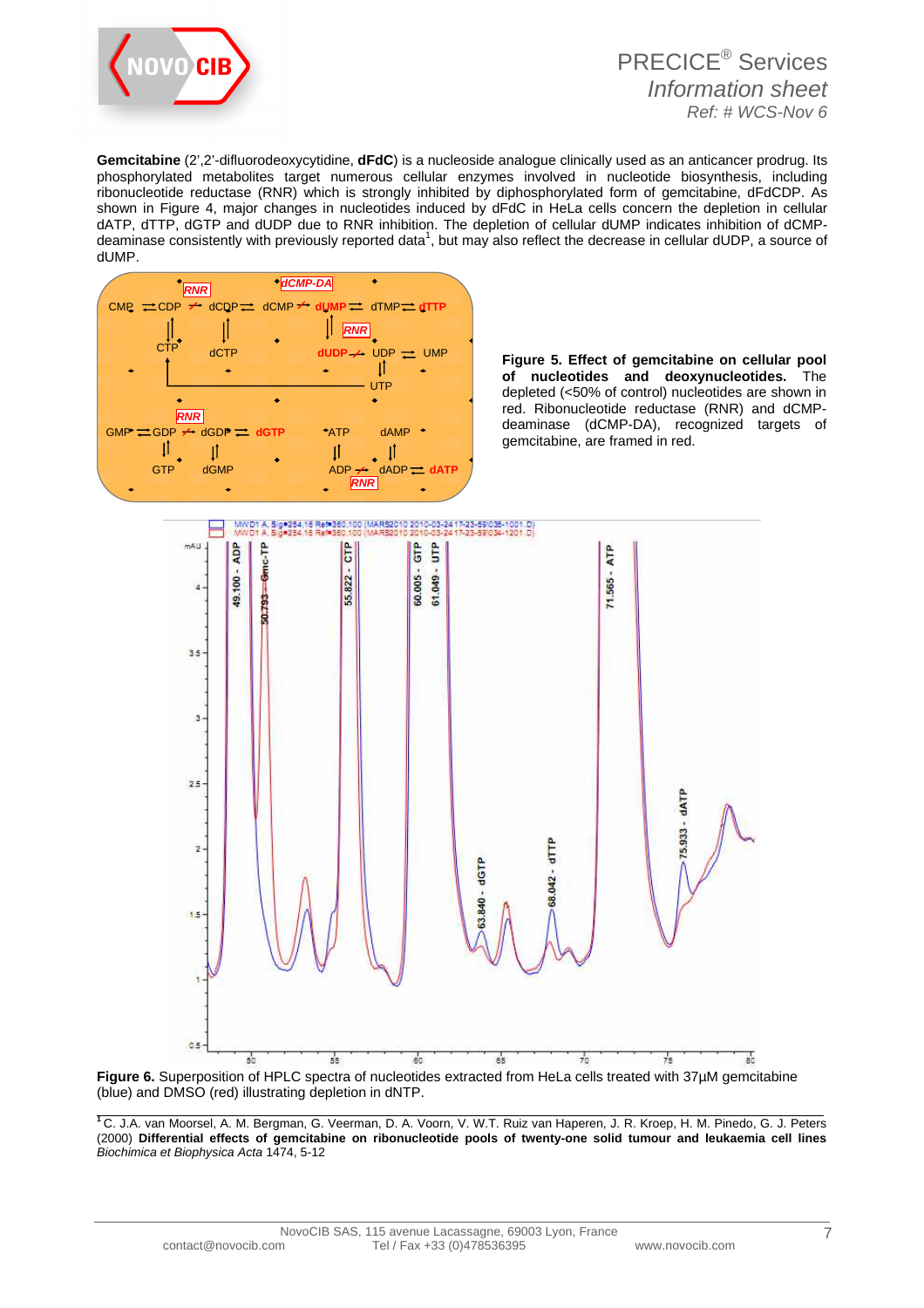

## **Materials & Methods**

Cells treatment:

HeLa cells were grown in an atmosphere of humidified 5%  $CO<sub>2</sub>$  at 37°C in DMEM (PAA) medium supplemented with 2mM L-glutamine (Gibco/BRL), non essential amino acids (PAA), 10% heat-inactivated fetal bovine serum (BioWest) and streptomycin-penicillin (Sigma). Exponentially grown HeLa cells were seeded at ~6x10<sup>5</sup> cells per dish. After 48h of growth, the culture medium was replaced with fresh FCS-supplemented medium (10ml per Petri dish) followed by addition of 10µL of DMSO or DMSO-dissolved compounds. Six Petri dishes of cells per experiment were used to provide the nucleotide amount sufficient for UV-quantification of deoxynucleotides. At the end of a 7h-incubation, the medium was aspirated, cells monolayers washed twice with 5ml PBS, and used for nucleotides extraction.

### Extraction of nucleotides and deoxynucleotides - Sample preparation:

The nucleotides were extracted from cell monolayers by the addition of ice-cold 80% acetonitril for 1h. The extracts were centrifuged to remove cellular debris and load on SAX column (100mg, Supelco) pre-conditioned with methanol, water and acetonitrile. Once sample was effused completely, the cartridge was washed with 3ml 80% ACN and 3ml water and eluted with 1M KCl. The eluent was filtered through a 0.45µm filter membrane (Roth) and analyzed by HPLC.

### Analytical system:

1) Agilent 1100 series liquid chromatograph fitted with binary pump G1312A, vacuum degasser G1322A, well-plate autosampler G1367A, thermostated column compartment G1316A and multiple wavelength and diode array detector G1315B. Run and data acquisition are controlled by Agilent ChemStation software.

2) Zorbax Extend-C18 4.6x150mm, 3.5µm particle size and corresponding guard column (Agilent).

5µl of cell extract were analyzed using Zorbax Extend-C18 column by ion-pairing HPLC method reported previously for the simultaneous separation and quantification of bases, nucleosides and nucleotides<sup>1</sup> with slight modifications as follows.

Peak identification of the different nucleoside mono-, di-, and triphosphates, was made from their characteristic UV absorption spectra and retention times compared with those of a mixture of standards (Sigma) run immediately before cell extracts. The area of individual peaks was measured using ChemStation software (Agilent).

#### HPLC conditions:

Nucleotides were analyzed by ion-pairing HPLC method reported previously for the simultaneous separation and quantification of bases, nucleosides and nucleotides with slight modifications in pH and concentration of buffers adjusted to ensure adequate resolution of all nucleosides/nucleotides as follows: Buffer A: 20mM KH<sub>2</sub>PO<sub>4</sub>, 10mM tetrabutylammonium hydroxide pH 8.50; Buffer B: 100mM KH2PO4, 3mM tetrabutylammonium hydroxide, pH 3.0, 30% methanol. Flow rate: 1ml/min. Temperature constantly kept at 21°C. Gradient was formed as follows : 15 min at 100% buffer A; 5min at up to 90% buffer A, 5 min up to 70% buffer A; 15min up to 63% buffer A, 15 min up to 55% buffer A, 20min up to 45% buffer A, 10min up to 25% buffer A, 10min up to 0% buffer A. The spectra were recorded at 254 and 280nm.

### HPLC calibration:

The calibration was performed with following standards: dUMP, dUDP, dUTP, dCDP, dCMP, dCDP, dCTP, dTMP, dTTP. dGDP and dGTP were not separated from unknown major peak and were not quantified. The standards prepared in Buffer A or those mixed with cell extracts were run immediately before and after series of samples. The data were used for calculation of retention times (Rf) and absorbance at 254nm and 280nm (254/280 ratio) specific for each nucleotide.

### Peak identification and quantification:

5µl of cell extract were injected and nucleotides were separated as described before. Assignment of peak of the different deoxyribonucleosides and ribonucleosides mono-, di-, and triphosphate was done by comparing both retention times and characteristic UV absorption spectra (254/280 ratio) with those of standards. The area of individual peaks was measured using ChemStation software (Agilent).

#### Quality control:

The experiments are done in duplicates and relative standard deviation (RSD) is usually less than 12%.

**<sup>1</sup>** D. Di Pierro, B. Tavazzi, C. Federico Perno, M. Bartolini, E. Balestra, R. Calio`, B. Giardina, G. Lazzarino (1995) **An Ion-Pairing High-Performance Liquid Chromatographic Method for the Direct Simultaneous Determination of Nucleotides, Deoxynucleotides, Nicotinic Coenzymes, Oxypurines, Nucleosides, and Bases in Perchloric Acid Cell Extracts** Analytical Biochemistry 231, 407–412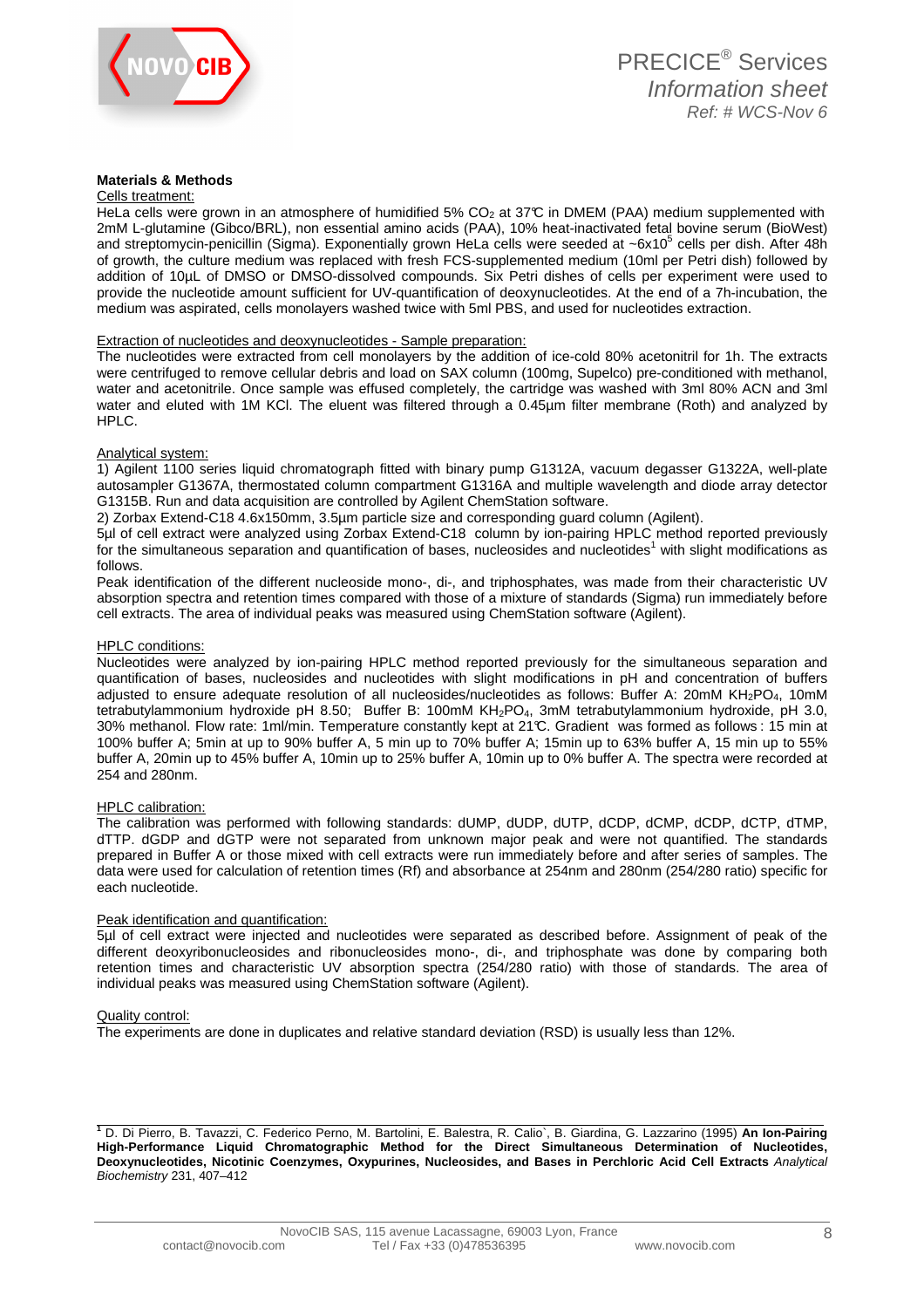

| <b>PRECICE<sup>®</sup> Services</b> |
|-------------------------------------|
| Information sheet                   |
| Ref: # WCS-Nov 7                    |

# **Multi-targeted Antifolates - Whole Cell Assay**

# **Inhibition of de novo purine and pyrimidine biosynthesis**

IMPORTANT: Client-specified alterations can be accommodated.

To study the effect of nucleoside analogues on the whole spectra of cellular purine and pyrimidine riboand deoxyribonucleotides, we have developed an original cell-based analytical approach in which more than 31 (deoxy)ribonucleotides (mono-, di-, triphosphate) and nucleotide co-factors are extracted from cultured cells, separated by ion-pared chromatography and quantified. These cellular assays were validated with anti-viral and anti-cancer NA (ribavirin, gemcitabine) and known anti-metabolites (mycophenolic acid, leflunomide, hydroxyurea, methotrexate).

## **Aim**

"Multi-targeted Antifolates: Whole Cell Assay" has been specially tailored to validate inhibition of de novo biosynthesis of purine and pyrimidne nucleotides by a given compound in cultured cells. After incubation of cultured cells with the inhibitor, nucleotides are extracted, separated, identified and quantified by UV-HPLC. This service was validated with methotrexate in HeLa cultured cells.



**Methotrexate (MTX)** is an immunosuppressive agent that has been in clinical use for over 50 years. Although originally introduced for chemotherapy in cancer and leukaemia, MTX was coincidentally found to have immunosuppressive properties and is currently used in treating rheumatoid arthritis<sup>i</sup>. MTX was first believed to be an inhibitor of the enzyme dihydrofolate reductase (DHFR), the enzyme required for reduction of dihydrofolate (FH<sub>2</sub>) to tetrahydrolate (FH<sub>4</sub>). However, as shown in the 80's, MTX is actually a prodrug which is polyglutamated and accumulated in cells<sup>ii</sup>. In contrast to unmodified MTX, its polyglutamated derivatives were found to be efficient inhibitors of the ninth folate-dependent step of purine synthesis catalysed by 5-amino-4-imidazolecarboxamide riboside 5'-monophosphate transformylase  $(AICAR-T)^{iii}$  and the thymidylate synthase  $(TS)^{iv}$ .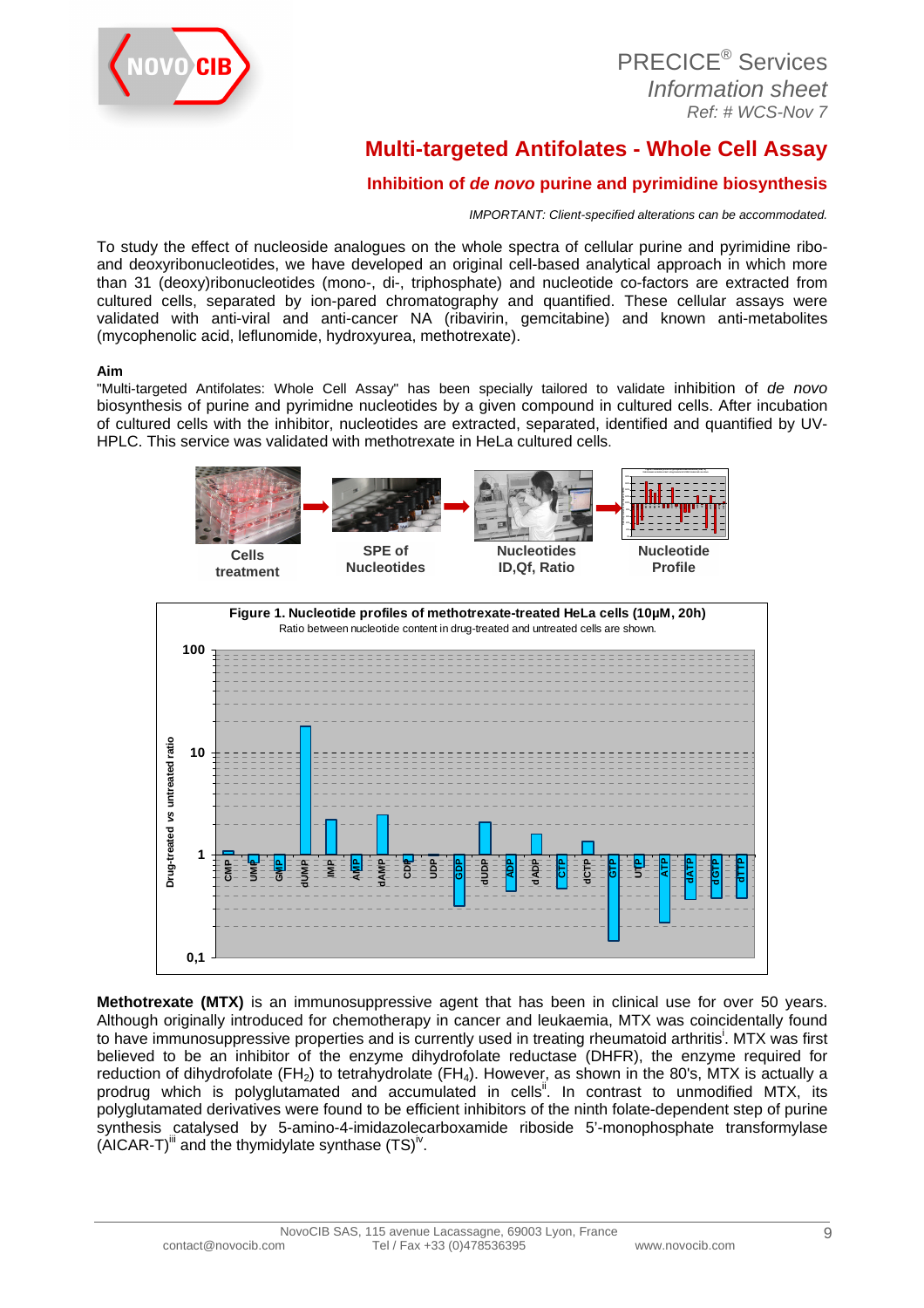



**Figure 2. Effect of MTX on cellular pool of purines and pyrimidines.** 



**Figure 3.** Superposition of HPLC spectra of nucleotides extracted from HeLa cells treated with 10µM MTX (red) and DMSO (blue). The specific depletion in purine nucleotides, e.g. ATP, ADP, GTP and GDP, and accumulation of dUMP, as a result of TS inhibition, are framed in grey.

## **Results:**

As illustrated by Figures 1 and 3, intracellular level of ATP, ADP, GTP and GDP is much lower in methotrexate-treated cells than in untreated control, while cellular contents of UTP and UDP are not affected. Another remarkable change concerns the accumulation of dUMP in methotrexate-treated HeLa cell and depletion of dTTP pool. All these results are in perfect agreement with previously published data<sup>v</sup> showing that MTX inhibits de novo synthesis of purine nucleotides through AICART enzyme and synthesis of thymidylate through thymidilate synthase.